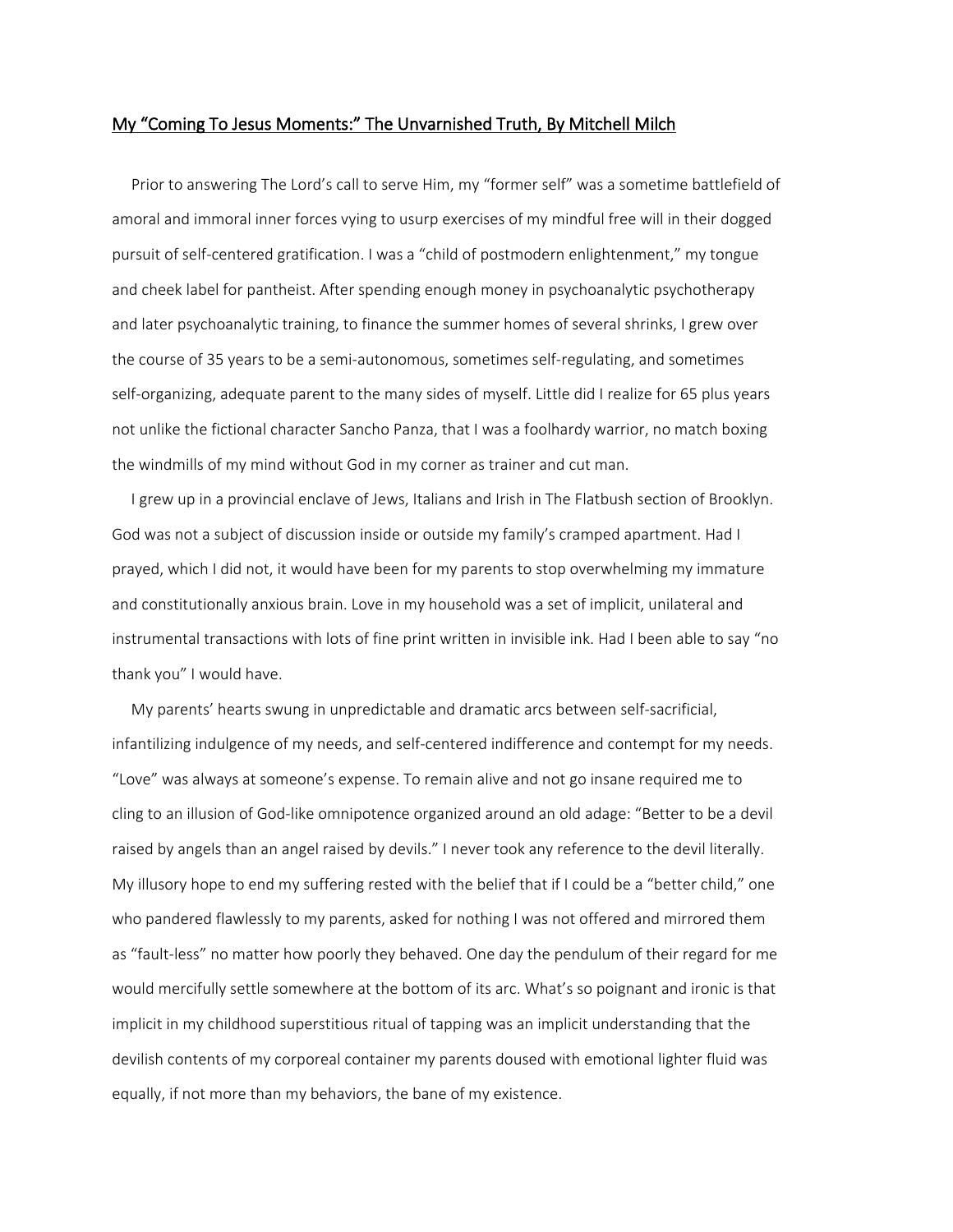My insecure attachment style forged in the crucible of a traumatizing childhood morphed into island-like avoidance of needing anyone when I was old enough to fend for myself. The temple of my soul became an incubator for addictions. I was infatuated with the anxiety, mood, and self-regard regulating properties of intense marathon training and fasting. What in truth constituted self-abuse eventually rendered me helpless to run (no pun intended), or hide from depression and anxiety. So, at 28 I traded my negative addictions for the positive addiction of psychotherapy.

 As much as my life improved in the arenas of work, love, and play, I remained the same. In no small measure was I mightily challenged to love myself and others, all of us damaged and grossly imperfect beings. As I matured, I was less hard on others if not so much on myself. What drove me to distraction was that so many folks whom I regarded as pockmarked with imperfections, likening their humanity to a bad case of psoriasis, were loving and forgiving of themselves in ways I could not fathom. Looking back now, the engine of my meaningless suffering was this crusade of mine to master the art of loving the entirety of myself in spite of my hawk-like attention on those aspects of myself that stained my self-regard. Had I been a shirt I would have thrown myself out. My life was an unfolding tragedy due to my arrogant confidence in a misdiagnosis. Childhood trauma had derailed my life for decades. I was nearly maniacal in my fervor to get my life back on a high-speed rail line. Before God called me and resolved my amnesia for my true identity, "His wayward creation," I was clueless as to the etiology of my damnation, the denial of my inherent depravity.

 You could easily say that I blurred the boundaries between being made in God's image and having pretensions to ascend to God's throne. Obviously, The Devil was not written into my secular narrative. But a case could be made I was his plaything. It was pure insanity on my part to long to be loved for "being me" and then compulsively without end to "keep doing to be better," thus making my unworthiness to be a lovable being a self-fulfilling prophecy.

 Nobody was breaking this sprinter's stride. By the sheer exercise of my free and disciplined will and faith in the transformative potential of my brain's plasticity, only death would interfere with my efforts to master my habits of self-sabotage that had taken on lives of their own. Yours truly, a self-described, warrior-growth junkie was doggedly determined to develop the requisite mental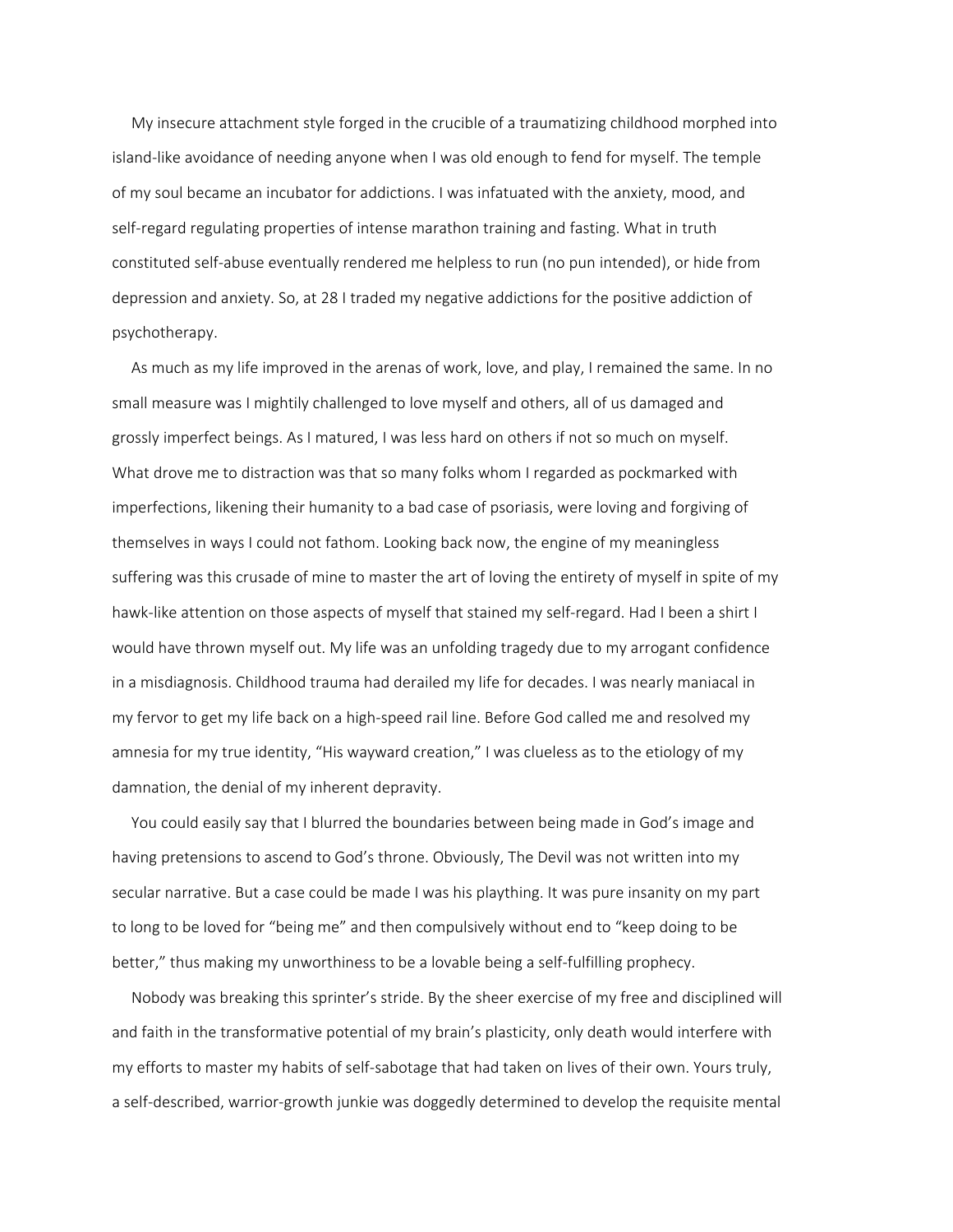muscles to mediate, arbitrate, integrate, and coordinate the many sides of myself to pull for "team me." I would either ultimately prevail or kill myself learning to accept and love myself as a fallible human despite harboring hate for aspects of myself.

 I was incapable for 65 plus years of entertaining an unbearable and cataclysmic truth: That is, only God through the mediation of The Holy Spirit could give birth to what I was chasing in futility. Little did I realize that I was a fugitive from existential dread and despair over dying and God remanding me to Hell after judging me an inveterate sinner. Preserving the fiction that I was inherently a "good person" required expertise playing the "blame game," and ride my unconscious whitewater currents of masochism. I maintained quite an impressive database of suspects to finger when the windmills of my mind had me feeling the way Muhammad Ali looked at the end of fights, when age and a traumatized brain rendered him helpless to defend himself. There was a large pool of folks parading in and out of my police line ups. Curiously I was the one common denominator in every lineup.

 In 2020, a patient of mine spoke of "the blessings of Lyme disease." In retrospect this Nonbeliever sounded like a Christian praising God for sewing her disability with a silver lining of love. Now as a justified Christian, I echo her refrain and embrace a similar notion that God in His unwavering love for me used the Covid epidemic to save me and facilitate my adoption into the Cornerstone Family.

 The sun was soon to set on my life as a Christian infidel once God beckoned me through His chosen intermediary, my baptized cousin Bob, to wipe 12 years of dust off the Bible he had gifted me. Bob's characterization of this world as "broken" and "fallen" puzzled and intrigued me. Little did I know that all the dominoes were fated to fall and erase forever my arrogant, selfaggrandizing belief that breaking free of artificial limitations on achievement would cleanse me of the "blood on hands" and exonerate me for crimes of the heart. Infection by Covid, once nothing more than he repressed remnants of an apocalypse-themed dream was fast becoming a living nightmare.

 Here I was, shortly to take a victory lap on a successful career as a psychotherapist in private practice. A psychodynamic psychotherapist is a fancy term for one who serves patients in three simultaneous capacities, as psychological archaeologist, life trail guide, and perhaps most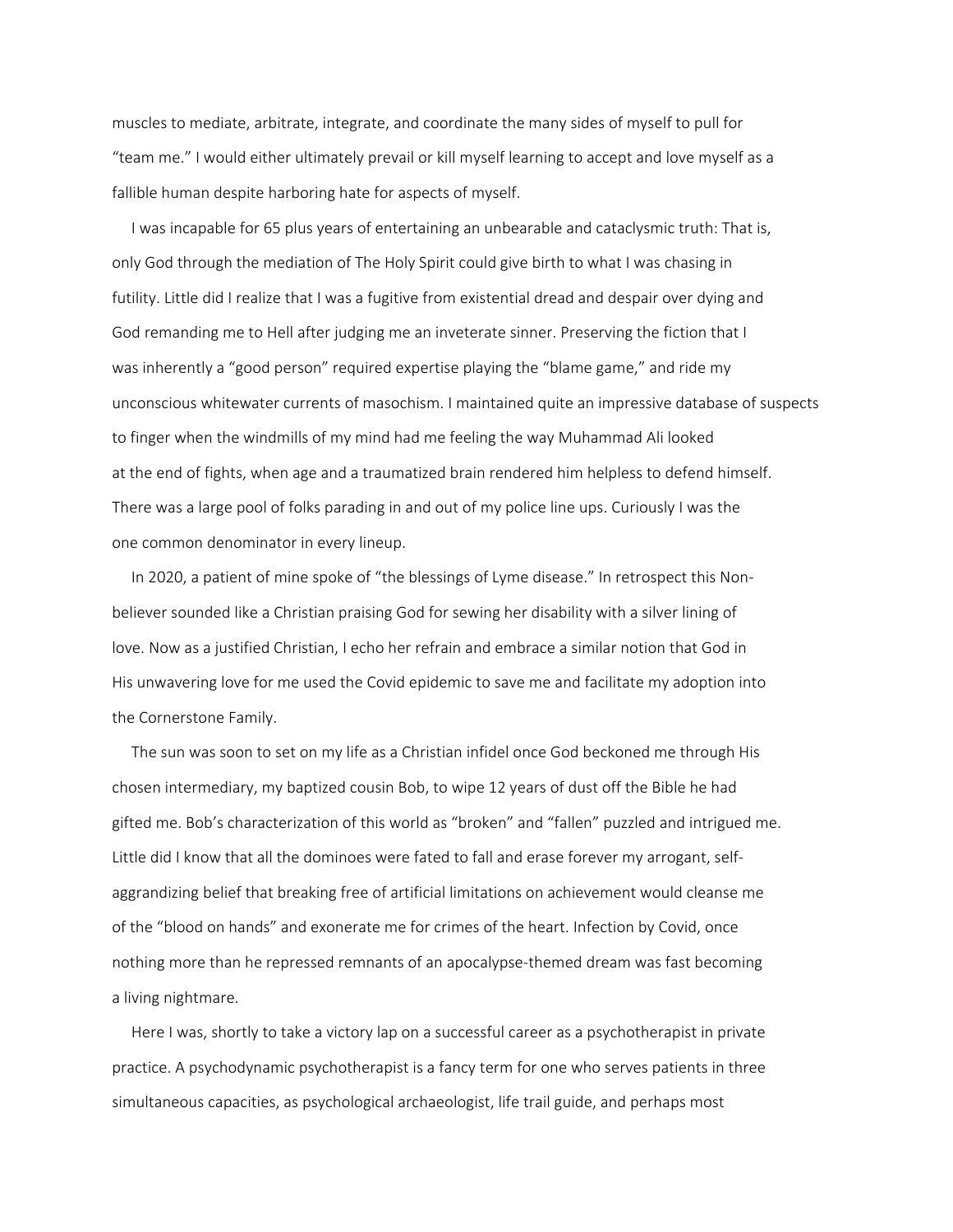importantly, developmental editor for their revisionist narratives. My patients were for the most part growing and developing, and in my estimation ready to consolidate their therapeutic gains, mourn the loss of our relationship and terminate. My life by all concrete measures was better than I could have ever imagined given where I came from. Yet, I was spiritually very sick, and it took nothing short of me recognizing Covid as a modern-day biblical plague for this house of cards of an identity to collapse and be washed away by a torrent of despair, near panic, and dread. God was shortly to make certain that I'd have no choice but to evacuate my wishful and magical island of false hopes and beg for His mercy.

 In my twisted neurotic mind, if Covid claimed my life quickly then I would not have failed to dignify my life. I would have chalked up my failure to something akin to a terminal muscle pull that did not permit me to complete my quest. The only Hell I dreaded was my conscription into the unenviable club of "long haulers." This was my nightmare of gargantuan proportions. You see the weight bearing beams supporting my identity as a useful and worthwhile human being were 1) my artistic meaning making voice, 2) my youthful and athletically vigorous self, and 3) my chimerical dreams of triumph that banked on the capacities of my high priced, re-engineered self. My Grim Reaper was a double-headed monster of mental fog and chronic fatigue. These long-haul symptoms of Covid would raze my valued identity the way a demolition expert does to a building that has outlived its usefulness. To run out of hopes of mastering the dastardly aspects of myself only to suffer meaninglessly while in a permanent state of decline was a formula for me to beg any physician who would listen to euthanize me.

 To become a 'long hauler" was the cruelest cut imaginable because it brought me so close to home in mimicking trauma's signature emotional flashbacks. These flashbacks were akin to me feeling like I had received an irreversible frontal lobotomy even if losing touch with the executive capacities of my frontal cortex were extremely time limited. If you like instructive metaphors, then you might liken traumatic sequelae to the experience of some nano-sized Chinese or Russian hacker who has planted a worm in your brain that throws your coordinated and integrated mental functioning completely out of whack. The one nightmarish difference between an emotional flashback and long-haul symptoms is that we are not in possession of the longitudinal data to rule out "long haul" symptoms as time-limited by anything except death.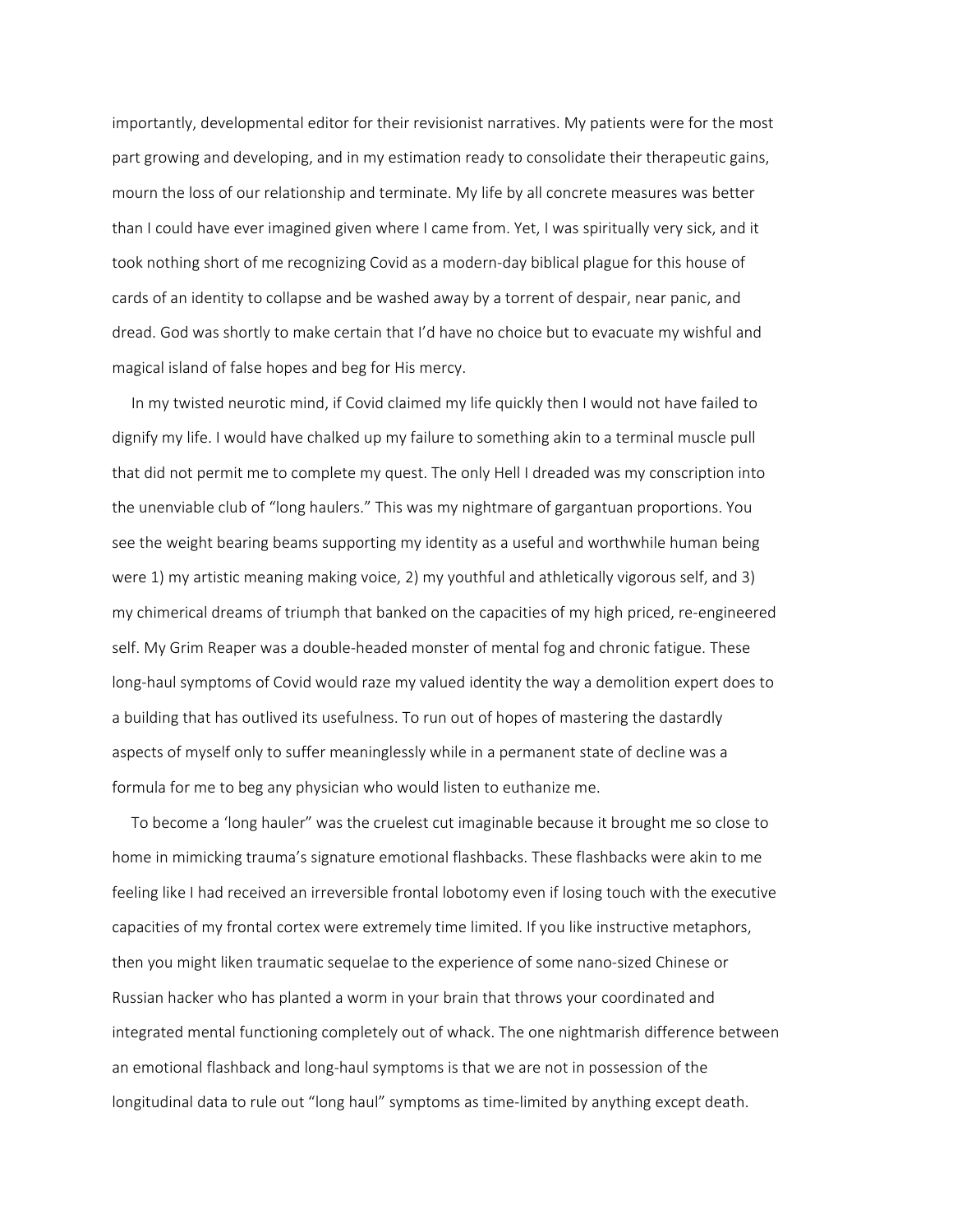A little knowledge is very dangerous. Once my reading of some of the finest Christian scientific minds convinced me that Christ was The Messiah and that The Bible was God's loving words to His wise, the words "fallen" and "broken" now begged a fateful question to myself: What if this pandemic was God's loving and righteous way of calling me to recognize that the Covid epidemic foreshadowed the prophecies written in The Book of Revelations. The personal implications and ramifications of this rhetorical question were too much for me to contemplate for more than a moment.

 God's final knock on my door that resolved my amnesia for having come into this world not as an innocent but a sinful, wayward lamb, was something resembling the sound of a warrant officer pounding on the door of a fugitive who had been on the lam for ages.

 I was shaving in front of my mirror reflecting on my good fortune. Unlike years and decades past, my patient caseload was light. I had ceased taking on new cases and through attrition was working what a few short years ago I'd have described as half time. My long-standing patients were faring well. I was soon to announce to them with minimal dis-ease my plans to retire. My career had all the earmarks of a successful one. Time once a commodity in very short supply as a single parent working two jobs was now ample enough for me to work, exercise, and engage in artistic projects. In spite of having a very disordered relationship to money in prior decades, I had saved enough money on my own and in conjunction with my second wife Laura to retire with her blessings.

 What happened next left me torn between unrestrained laughter and wanting in rageful despair to pull the 3-4 hairs remaining atop my head. With the speed of light, I went from taking a victory lap in a mental simulation of a retirement parade to incomprehensibly recapitulating and rescripting a regrettably shameful ending to an old friendship that dissolved a decade earlier. I was lost in this fugue stated for no more than perhaps 2-4 minutes. When I returned to my shaving cream covered visage in the mirror, I realized that I had put an angry, vengeful match to my good feelings about my vocational legacy and my day's light work schedule. What dawned on me was that 1) I had just upset myself over someone who was an unhealthy presence in my life, with whom I had chosen to sever ties, and 2) I was letting some memory reconstruction rent space in my head. Here I was sinking my vindictive teeth into the architect of an old wound.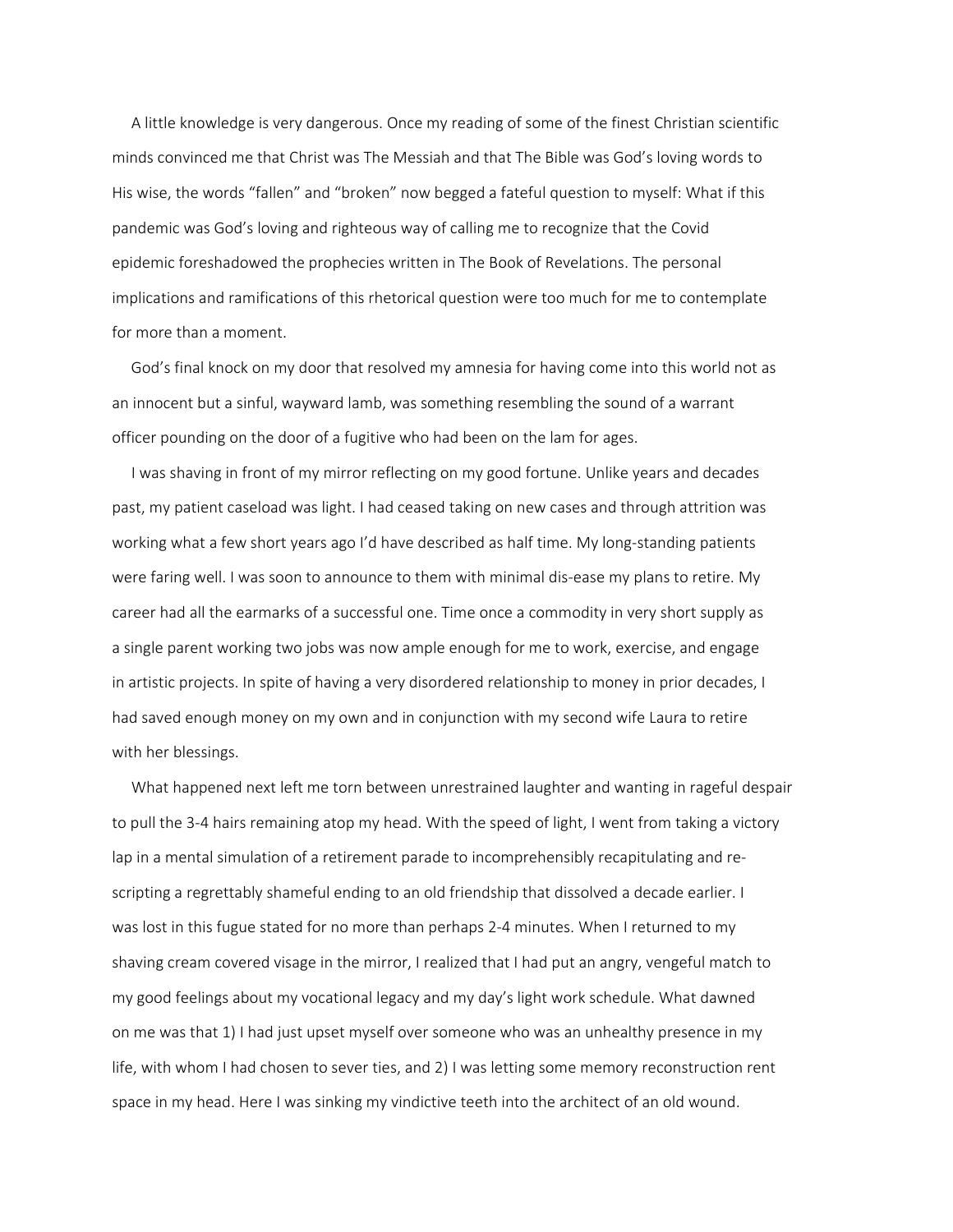Even a dog whose jaws maintain a vise-like grip on a prized bone will eventually suffer muscle fatigue and drop the bone, but not me. Anyone except me who was privy to my mental machinations would have found ludicrous my obsessive thinking about someone who in all likelihood by now had forgotten I ever existed. Then I asked myself a fateful question: Was I really to take seriously that that the nature of my upset this morning was over my handling of this episode when I had not given any thought to this person in years?

 In that moment, God let the scales fall from eyes and lifted the amnestic fog from my brain for me to recall my true birthright I had turned my back on. Just like the late, great songwriter Johnny Nash who gleefully sang "I Can See Clearly Now" all the way to #1 on Billboard's hit songs in 1972, I could see clearly through and expose my specious efforts to dignify a moon crater's volume of hostile, vindictive, hateful and destructive energies. In truth, I was an extension of God's righteous and wrathful loving arm. I had turned my back on Him for 65 plus years so what could I expect but to play the role of spoiler, doling out another portion of His just desserts on myself for being a crucible of sinfulness. Christ's crucifixion paved the way for my justification. The Devil had rightly played me for a fool. It was time to wave the white flag, get on my knees, confess my sinful nature, repent and beg God for His mercy. Short of being baptized with The Holy Spirit I had amply demonstrated that left to my own devices I could do no better preserving love for any sinner while hating their sins for more time than a cup of coffee. Most often maintaining positive regard for anyone was a temporary job of virtually dissecting out what I hated about them or photo shopping the warts out of my image of them. God answered my prayer that day and lifted from my shoulders the dual burden of reprising the roles of Sisyphus and Sancho Panza in my life's variation on the theme of the movie, Ground Hog Day.

 One enduring truth in my life that has crossed the bridge with me from Non-Believer to Believer has been the adage: I cannot love anyone's "being" more than I experience love for my "being". 55 years ago the fanciful answer to my prayers was to be adopted by June and Ward Cleaver, of Leave It To Beaver Fame. In truth, the answer to my prayers has been over the past 12-15 months the experience of adoption into The Cornerstone Church family. This is the experience of family I so desperately longed for and had refused to give up once it disappeared around the time Oedipal rivalries surfaced with both parents at age 4 or 5. No one earns justification and